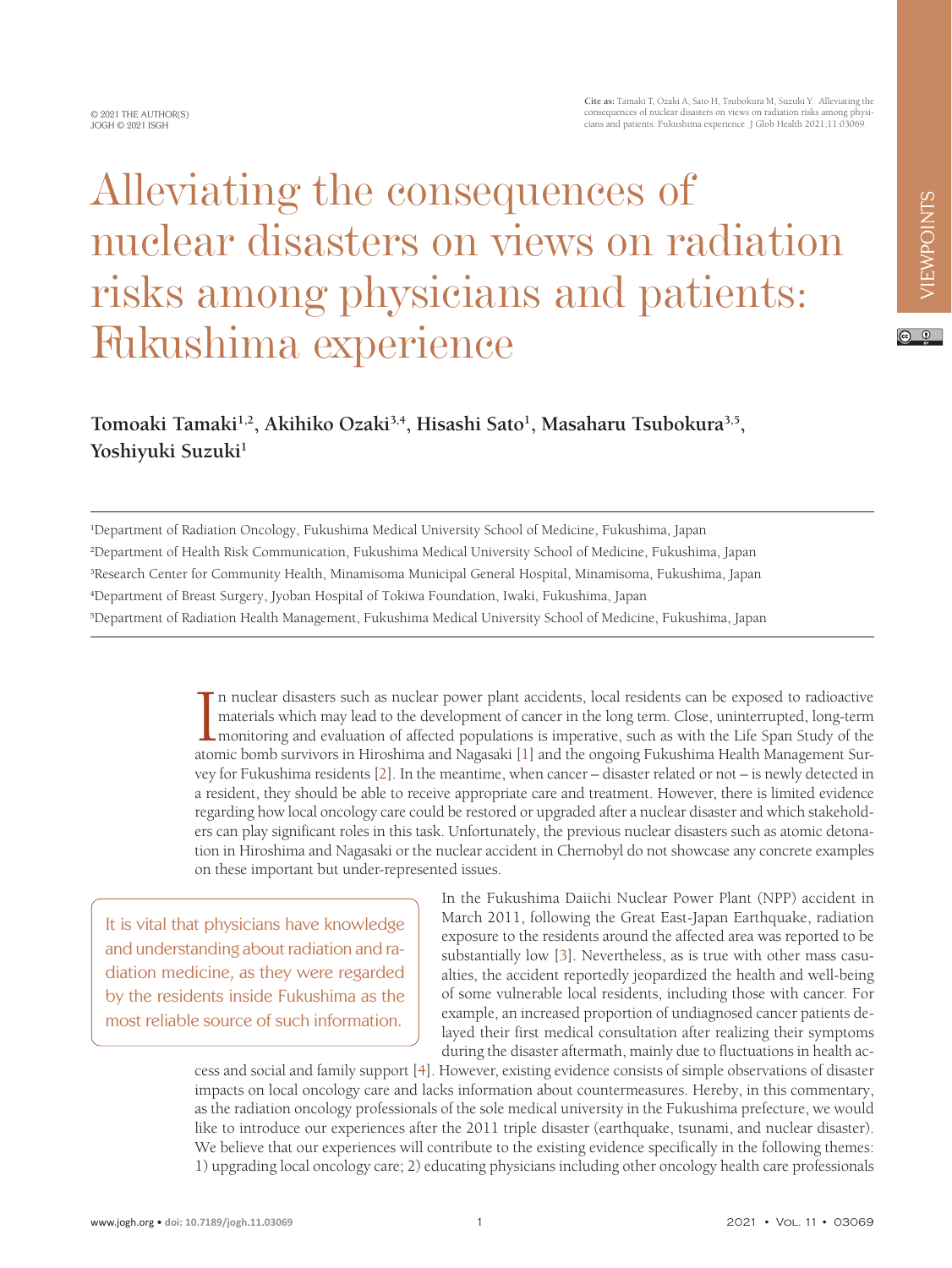about radiation; and 3) communicating with members of the public about radiation and radiation therapy. In the following paragraphs, we extensively explain about these themes while citing our post-disaster activities until now (**[Table 1](#page-1-0)**).

### <span id="page-1-0"></span>**Table 1.** Issues and countermeasures after the Nuclear Power Plant (NPP) accident

| <b>ISSUES AFTER THE NPP</b><br><b>ACCIDENT</b>                          | <b>COUNTERMEASURES WHICH CAN BE TAKEN BY RADIATION ONCOLOGISTS</b>                                                                                                        |
|-------------------------------------------------------------------------|---------------------------------------------------------------------------------------------------------------------------------------------------------------------------|
| Meeting the health needs<br>of local residents                          | Ensuring the provision of comprehensive oncology care for the resident by                                                                                                 |
|                                                                         | • upgrading the surgical/medical/ radiation oncology services                                                                                                             |
|                                                                         | • enhancing network of oncology services among local centers                                                                                                              |
| Inadequate/unconfident<br>knowledge about radiation<br>among physicians | Providing necessary information about radiation to physicians by:                                                                                                         |
|                                                                         | • strengthening the education on radiation in medical schools                                                                                                             |
|                                                                         | • providing physician colleagues about the information on effect and role of radiation in medicine                                                                        |
| Anxiety of the general<br>public about radiation<br>exposure            | Enhancing the knowledge and alleviating the anxiety on radiation in the general public by:                                                                                |
|                                                                         | • getting involved in the risk communication on radiation through drawing from the daily clinical experience of explaining<br>the effect of radiation therapy to patients |
|                                                                         | · collaborating with experts in other fields and sharing the unique experience of applying radiation to patients in daily clinical<br>settings                            |

## UPGRADING LOCAL ONCOLOGY CARE

It is of paramount importance to upgrade local oncology care in the area affected by the NPP accident. The report from United Nations Scientific Committee on the Effects of Atomic Radiation (UNSCEAR) and the International Atomic Energy Agency (IAEA) stated that the direct health effects caused by radiation exposure, including cancer, were negligible [\[3](#page-3-2)[,5](#page-3-4)]. Nevertheless, cancer remains the most frequent cause of death in Japan [[6\]](#page-3-5), including in Fukushima. Furthermore, disparities in available oncology services are present, even among Fukushima prefecture areas. For example, the Soma and Futaba regions – which were significantly affected by the NPP accident – had no facilities with radiation therapy equipment for cancer patients, either before or after the accident. Since radiation therapy is a major component of cancer therapy, its absence means that Soma and Futaba residents cannot receive standard comprehensive oncology care in their hometowns.



**Photo: The importance of communication with patients and the public (from the authors' own collection, used with permission).**

At present, when cancer patients in these regions are recommended to receive radiation therapy, they either must travel to another region or choose to receive the optimal care within available resources. Indeed, compared to the pre-disaster period, breast cancer patients experienced no apparent delays following the disaster in receiving initial treatments, surgeries, and medical therapies, as most could be provided in local facilities [[7\]](#page-3-6). However, there is anecdotal evidence that some residents chose to undergo a mastectomy instead of breast-conserving surgery in order to forgo radiation therapy because of their inability to travel to distant facilities. Such stories highlight the challenges cancer patients faced in these regions due to inadequate oncology care. As clinicians and educators in the local medical university, we are determined to improve the provision of oncology services throughout the prefecture by training more radiation oncologists and providing technical support to newly established facilities. In 2017, Fukushima Medical University (FMU) formed a consor-

tium of major hospitals in the northern part of Fukushima to provide information about radiation therapy and help build a better patient referral system. We expect to expand this effort to the entire prefecture in the near future. In 2020, FMU also formally participated in the information network of prefecture-wide hospitals, *Kibitan Net*, to facilitate providing telemedicine to Fukushima residents and support the provision of quality medical care to all residents, including rural populations.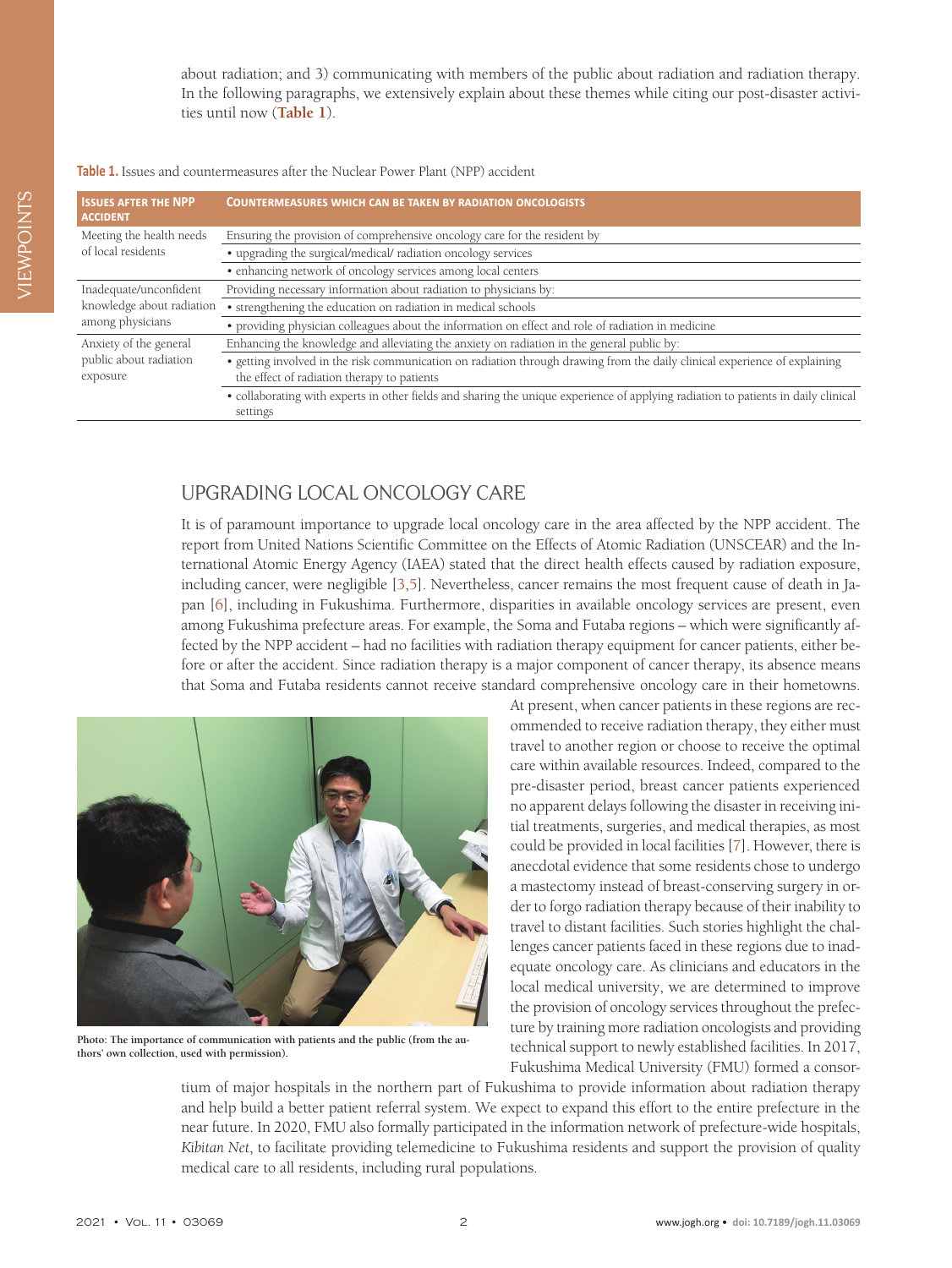# EDUCATING PHYSICIANS ABOUT RADIATION

Another possible contribution from radiation oncologists would be to strengthen the education university medical students receive about the biological effects of radiation and its role in medical practice. It is vital that physicians have knowledge and understanding about radiation and radiation medicine, as they were regarded by the residents inside Fukushima as the most reliable source of such information [[8\]](#page-3-7). Additionally, they play a key role in helping their patients make medical decisions, including referring patients for diagnostic radiological testing and radiation therapy. However, according to a survey conducted at the FMU Hospital in 2015, about 60% of physicians reported being hesitant to prescribe computed tomography (CT) scans for their patients because of concerns and fears about radiation exposure from those radiology examinations, especially in children [[9\]](#page-3-8). The hesitation is most likely expected from the heightened attention and possible public anxiety of radiation after the NPP accident. In fact, the number of scans performed in FMU is lower than in major hospitals of similar size in other prefectures (unpublished data). In order for the physicians to be able to make a sound judgement of whether CT scan or other radiation-related testing is medically justified, there is a need for educational opportunities to learn the nature and application of radiation. While we have not conducted specific surveys on radiation therapy, appropriate education on radiation and radiation therapy needs to be provided in university education, regardless of whether there has been a recent radiation accident, to make sure that the patients will not be swayed away from the necessary treatment of radiation therapy due to the excessive public fear of radiation which originates from extremely stressful events such as the NPP accident. After the 2011 NPP accident, radiation education was strengthened at FMU by the establishment of five new departments: Radiation Health Management, Radiation Life Science, Radiation Physics and Chemistry, Radiation Oncology, and Radiation Disaster Medicine. These departments complemented the existing Department of Radiation Medicine. Additionally, on a broader scope, after the NPP accident two new topics, radiation risk communication and radiation disaster medicine, were added to the section of health effects of radiation in the 2017 national core curriculum model for medical students [\[10](#page-4-0)]. Consequently, while the number of patients receiving radiation therapy decreased after the disaster, that number has started to increase, particularly since 2014, when the Department of Radiation Oncology was established. In fact, this number increased by 35% from 2014 to 2019.

# COMMUNICATING WITH THE PUBLIC AND OTHER EXPERTS

Lastly, an importance of communications with local residents cannot be over-exaggerated. Namely, when facing a radiation disaster that causes significant public anxiety, radiation oncologists can use their experience and knowledge to communicate with the public about radiation. The largest portion of the general public's radiation exposure in Japan comes from medical procedures [\[11\]](#page-4-1). Furthermore, among the types of radiation used for medical purposes, exposure from radiation therapy accounts for largest proportion [[12\]](#page-4-2). Moreover, the task of radiation oncologists is very unique in that they aim to cause a biological change in their patients – namely cancer cell death – by applying radiation. While this practice is in contrast to the other diagnostic procedures which aim to minimize a biological effect of radiation, patients who undergo high-dose radiation therapy often are either cured or receive enough symptom relief to allow them to return to their normal daily lives.

When facing a radiation disaster that causes significant public anxiety, radiation oncologists can use their experience and knowledge to communicate with the public about radiation.

In considering messages to be conveyed to the general public from radiation oncologists, their routine communications with cancer patients provide valuable insights. When radiation oncologists communicate with their patients about radiation therapy, these patients mostly fear two things: radiation and cancer. However, because their fear of cancer is often and rightly their main concern, they hope that radiation will be a possible solution to their existing cancer. Understanding the importance of trust between cancer patients and physicians, radiation oncologists

support cancer patients in their fight against cancer by communicating about the possible side effects of radiation therapy and alleviating the patients' fears about radiation. We believe these experiences are applicable when communicating with the general public about radiation in general, even during and after a radiation disaster. Indeed, since the NPP accident, we have participated in townhall meetings and lectures with residents, schools, businesses, local governments, and governmental agencies to provide information about radiation. We also have shared our views about medical and public radiation exposure with experts around the world and the international organizations during various technical meetings.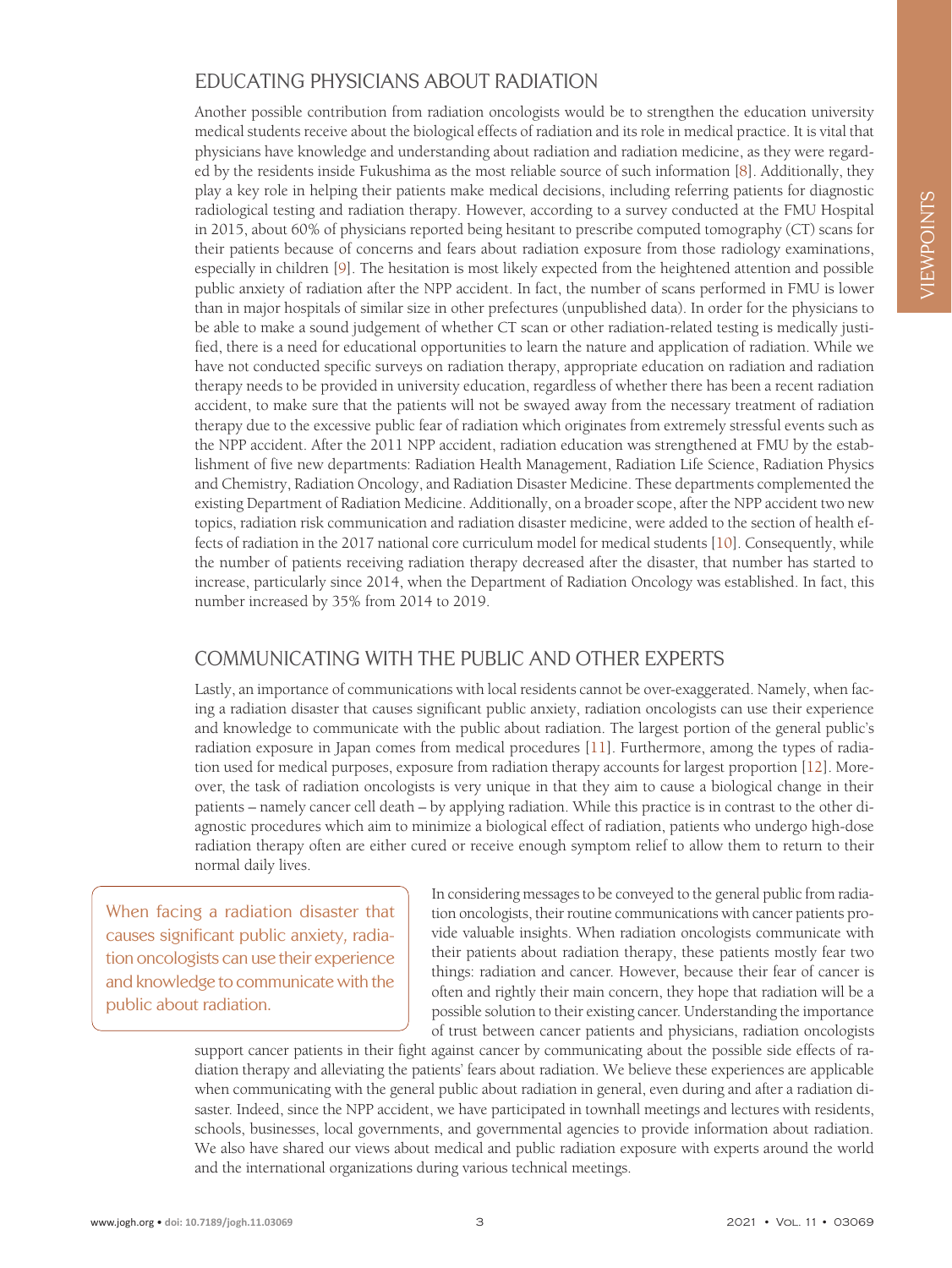After the NPP accident, the evaluation and management of affected residents' health was compulsory, and we believe that radiation oncologists, along with other professions such as nuclear medicine physicians, medical physicists and radiation technologists, can contribute to this effort. First, whether caused by radiation exposure or not, since cancer remains the significant disease burden in Japan, there is a pressing need to establish a quality oncology care system within and beyond Fukushima. Further, as the experts in the field, radiation oncologists should not only contribute to radiation education for medical students and physicians but also assist radiation protection experts in the communication with the general public as knowledgeable information sources and reliable advisors in the communities regarding the medical use of radiation and unexpected radiation exposure in face of radiation disasters.

## **CONCLUSION**

In the event of NPP accident, even when the expected exposure of radiation is considered low, it is imperative to ensure that the comprehensive oncology care including diagnosis and treatment can be provided to the local residents during the extended period after the accident as a part of basic medical service. As professionals who apply radiation to patients in routine daily practice, radiation oncologists can contribute to the education of physician colleagues about radiation so that the physicians can provide necessary medical information to their respective patients. Simultaneously, the radiation oncologists, in collaboration with other experts, can play a valuable role in the communication with the general public about radiation and may be able to contribute to alleviating the anxiety among the public in the face of the NPP accident.

**Funding:** This research did not receive any specific grant from any funding agency in the public, commercial, or notfor-profit sector.

**Authorship contributions:** All authors contributed to writing this article.

**Competing interests:** The authors completed the ICMJE Unified Competing Interest form (available upon request from the corresponding author). Dr Ozaki reports personal fees from MNES Inc., outside the submitted work, and the other authors declare no conflicts of interest.

- <span id="page-3-0"></span>1 Ozasa K, Shimizu Y, Suyama A, Kasagi F, Soda M, Grant EJ, et al. Studies of the mortality of atomic bomb survivors, Report 14, 1950-2003: an overview of cancer and noncancer diseases. Radiat Res. 2012;177:229-43. [Medline:22171960](https://www.ncbi.nlm.nih.gov/entrez/query.fcgi?cmd=Retrieve&db=PubMed&list_uids=22171960&dopt=Abstract) [doi:10.1667/](https://doi.org/10.1667/RR2629.1) [RR2629.1](https://doi.org/10.1667/RR2629.1)
- <span id="page-3-8"></span><span id="page-3-7"></span><span id="page-3-6"></span><span id="page-3-5"></span><span id="page-3-4"></span><span id="page-3-3"></span><span id="page-3-2"></span><span id="page-3-1"></span>2 Yasumura S, Hosoya M, Yamashita S, Kamiya K, Abe M, Akashi M, et al; Fukushima Health Management Survey Group. Study protocol for the Fukushima Health Management Survey. J Epidemiol. 2012;22:375-83. [Medline:22955043](https://www.ncbi.nlm.nih.gov/entrez/query.fcgi?cmd=Retrieve&db=PubMed&list_uids=22955043&dopt=Abstract) [doi:10.2188/jea.](https://doi.org/10.2188/jea.JE20120105) [JE20120105](https://doi.org/10.2188/jea.JE20120105)
- 21 1950-2003 an overview of cancer and noncancer diseases. Radiat Res. 2012;177:229-43. Medline:22171900 doi:10.1667/<br>
22 Research 85, Hossya M, Yamashita S, Kamiya K, Abe M, Akashi M, et al; Fukushima Health Manageme 3 United Nations Scientific Committee on the Effects of Atomic Radiation. Developments since the 2013 UNSCEAR Report on the Levels and Effects of Radiation Exposure Due to the Nuclear Accident following the Great East-Japan Earthquake and Tsunami. New York: United Nations; 2017.
	- 4 Ozaki A, Nomura S, Leppold C, Tsubokura M, Tanimoto T, Yokota T, et al. Breast cancer patient delay in Fukushima, Japan following the 2011 triple disaster: a long-term retrospective study. BMC Cancer. 2017;17:423. [Medline:28629330](https://www.ncbi.nlm.nih.gov/entrez/query.fcgi?cmd=Retrieve&db=PubMed&list_uids=28629330&dopt=Abstract) [doi:10.1186/](https://doi.org/10.1186/s12885-017-3412-4) [s12885-017-3412-4](https://doi.org/10.1186/s12885-017-3412-4)
	- 5 International Atomic Energy Agency. The Fukushima Daiichi Accident. Vienna: International Atomic Energy Agency; 2015.
	- 6 Ministry of Health. Labour and Welfare (Japan). Vital Statistics. Available: [https://www.mhlw.go.jp/english/database/db-hw/](https://www.mhlw.go.jp/english/database/db-hw/vs01.html) [vs01.html](https://www.mhlw.go.jp/english/database/db-hw/vs01.html). Accessed: 2 September 2020.
	- 7 Ozaki A, Nomura S, Leppold C, Tsubokura M, Sawano T, Tsukada M, et al. Breast Cancer Provider Interval Length in Fukushima, Japan, After the 2011 Triple Disaster: A Long-Term Retrospective Study. Clin Breast Cancer. 2020;20:e127-50. [Med](https://www.ncbi.nlm.nih.gov/entrez/query.fcgi?cmd=Retrieve&db=PubMed&list_uids=31980405&dopt=Abstract)[line:31980405](https://www.ncbi.nlm.nih.gov/entrez/query.fcgi?cmd=Retrieve&db=PubMed&list_uids=31980405&dopt=Abstract) [doi:10.1016/j.clbc.2019.07.008](https://doi.org/10.1016/j.clbc.2019.07.008)
	- 8 Kohzaki M, Ootsuyama A, Moritake T, Abe T, Kubo T, Okazaki R. What have we learned from a questionnaire survey of citizens and doctors both inside and outside Fukushima?: survey comparison between 2011 and 2013. J Radiol Prot. 2015;35:N1-17. [Medline:25580668](https://www.ncbi.nlm.nih.gov/entrez/query.fcgi?cmd=Retrieve&db=PubMed&list_uids=25580668&dopt=Abstract) [doi:10.1088/0952-4746/35/1/N1](https://doi.org/10.1088/0952-4746/35/1/N1)
	- 9 Yoshida K, Hayashida N, Fukushima Y, Ohtsuru A, Ohba T, Hasegawa A, et al. Changes in radiological imaging frequencies in children before and after the accident at the Fukushima Daiichi Nuclear Power Plant in Fukushima Prefecture, Japan. Jpn J Radiol. 2015;33:619-26. [Medline:26219903](https://www.ncbi.nlm.nih.gov/entrez/query.fcgi?cmd=Retrieve&db=PubMed&list_uids=26219903&dopt=Abstract) [doi:10.1007/s11604-015-0464-8](https://doi.org/10.1007/s11604-015-0464-8)